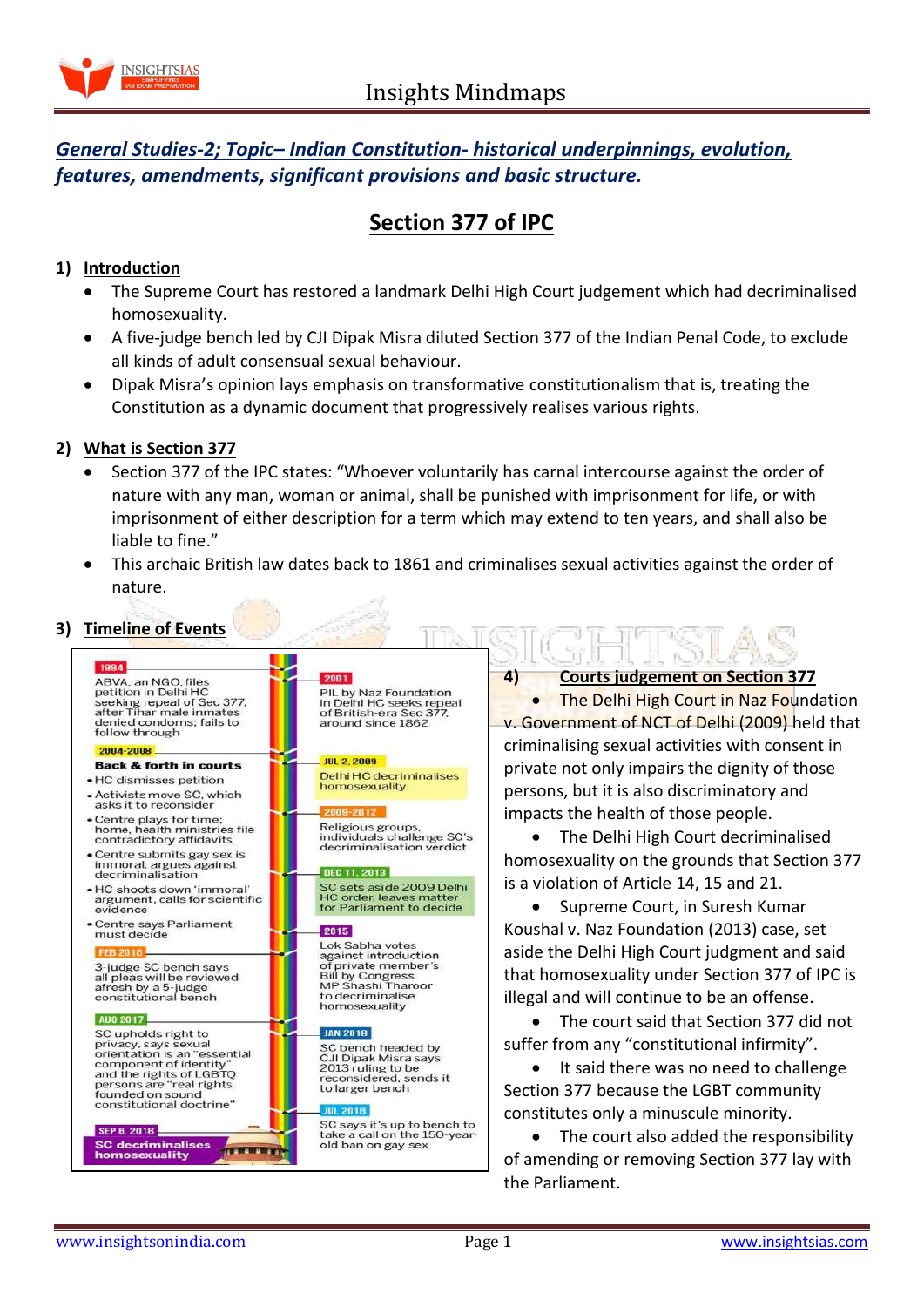

- In the Puttuswamy vs. Union of India case the Supreme Court held right to privacy as a fundamental right.
- The court stated that privacy included the preservation of personal intimacies and that sexual orientation was an essential attribute of privacy.
- The Court argued that right to privacy and the protection of sexual orientation lay at the core of fundamental rights guaranteed under Article 14, 15 and 21.

## **5) Arguments against Section 377**

- The constitutional morality makes it mandatory for the state to provide equality to all.
- Section 377 abridges both human dignity as well as the fundamental right to privacy and choice of the citizenry.
- It is the right of every individual including the LGBT (lesbian, gay, bisexual, transgender) to express their choices in terms of sexual inclination without the fear of persecution or criminal prosecution.
- No one can be discriminated against only on the grounds of their sexual orientation and called for constitutional protection to even sexual minorities.
- Decriminalising homosexuality upholds universality of human rights.
- Non-acceptance has been an issue for long and Section 377 fuelled it.
- It not only has repercussions on the development of the community, it affects the economic growth of the country as well.
- By building an inclusive nation, everyone can contribute to the GDP of the country.
- There is an entire market that caters to their needs and, therefore, legalisation of homosexuality legalises that market too.
- The 2017 Supreme Court verdict on right to privacy highlights that the choice of one's sexual orientation is an important part of his/her privacy.

## **6) Problems faced by LGBT Community**

- Throughout the world such laws have led to abuses against lesbian, gay, bisexual and transgender people including arbitrary arrests, violence, bullying in schools, denial of access to health and harassment at work.
- Depression is high amongst members of the LGBT community and one of the primary reasons for it is the failure to lead a normal life.
- Jobs and, in turn, financial security is denied to people on the basis of their sexual orientation.
- Constant police harassment of the gay community.
- Doctors need to say that homosexuality is not a disease.
- Government needs to train doctors to understand health issues specific to the homosexual community, it needs to be part of the educational curriculum.

## **7) Constitutional Safeguards**

- The ideals of individual autonomy and liberty, equality for all, recognition of identity with dignity and privacy of human beings constitute the cardinal four corners of our Constitution.
- Right to Privacy enshrined under Article 21 upholds that if a person cannot enjoy his privacy then it hampers his right to dignified life.
- It violates the provision of equality before law (Article 14).
- Article 15 provides for a prohibition of discrimination on the grounds of religion, race, caste, sex or place of birth.
- Petitioners argue that Section 377 is a violation to Freedom of Expression under Article 19 (1) (a).